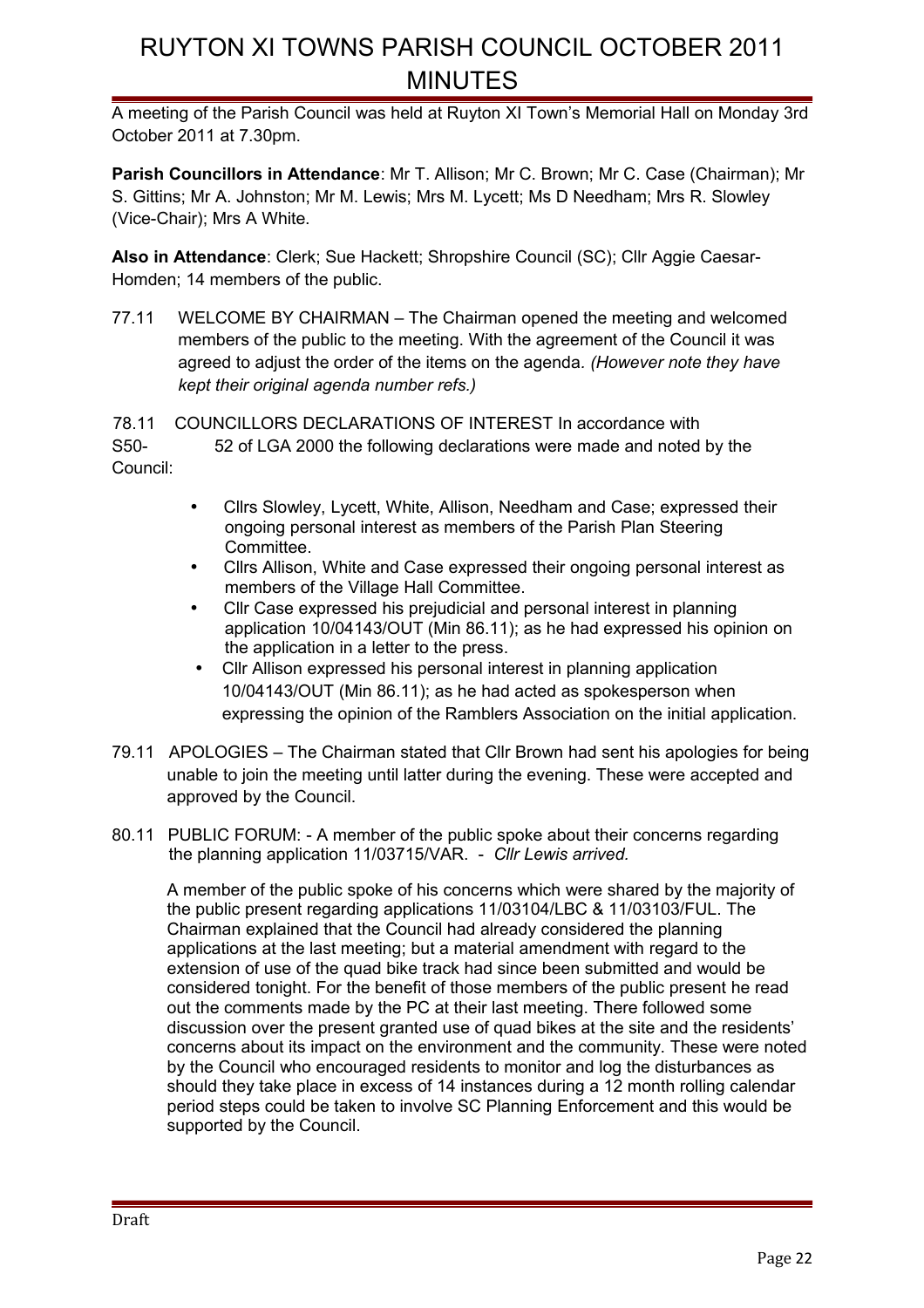### 84.11 SHROPSHIRE COUNCIL (SC) REPORT - Cllr Caesar-Homden reported on:

- The Shelvock Hall planning application see Min 86.11 below;
- The Dunning Close Public Consultation; she confirmed results had been circulated amongst interested residents. Cllr Caesar-Homden expressed her disappointment that the Parish Council had commented on delays at their previous meeting and confirmed that the time table as advised to residents had been met;
- Bridge Inn Field Public Consultation;
- LJC September Meeting;
- SC CIL Policy;
- SC School Reorganisation:
- SC Early Years Children Centres;
- Youth Parliament;
- Mid Wales Connection Project:
- Pradoe parish boundary change which had been agreed by SC see Min 82.11;
- Her intention to hold a public meeting on 22nd November to consult on CIL & future planning development in the parish;
- New Oswestry Leisure Centre which had opened 1st October;
- A Ruyton School Competition; to design some local traffic management signage; which was now in use.
- 81.11 CONFIRMATION & ACCEPTANCE OF PREVIOUS MEETING MINUTES: The draft minutes of the Council meeting held on 30/8/11were carefully considered and unanimously confirmed as accurate by members who instructed the Chairman to sign the minutes as correct.(Proposed AJ; Seconded ML.) *Cllr Caesar-Homden left the meeting.*
- 82.11 PRADOE PARISH BOUNDARY– The Clerk reported that Shropshire Council Electoral Services had agreed to re-examine the boundary.
- 83.11 CLERK'S REPORT & COMMUNICATION The report was read out by the Chairman (See Appendix A). It was agreed that the Clerk should respond to West Felton PC with regard to the Council's concerns and past actions re. Shotatton cross Roads (A5); and that a response should be sent to SC with regard to the transfer of administration costs from SC to Shropshire parish councils; which effectively was no saving to the council tax payer! The Chairman reported that he had been elected as a member of the ALC Executive Committee. The Council resolved without dissent to support the Kinlet PC resolution to reinstate "Shropshire" in the ALC name.
- 86.11 PLANNING (a) The Council considered the following planning applications where significant and material amendments had been notified to the Parish Council:

 Refs: 11/03104/LBC & 11/03103/FUL + Amendment re Quad bike track Address: Shelvock Hall, Elbridge Cross Roads OS Ref: 337071 - 324023 Proposal: Alterations in connection with conversion of farm buildings to holidays lets; erection of 12 chalets and conversion of courtyard buildings to leisure function suites + quad bike track amendment to include extension of use limited to no more than 10 bikes; engine size between 50 - 450 cc; operating daily hrs 10.00 -18.00 summer; 10.00 -16.00 winter.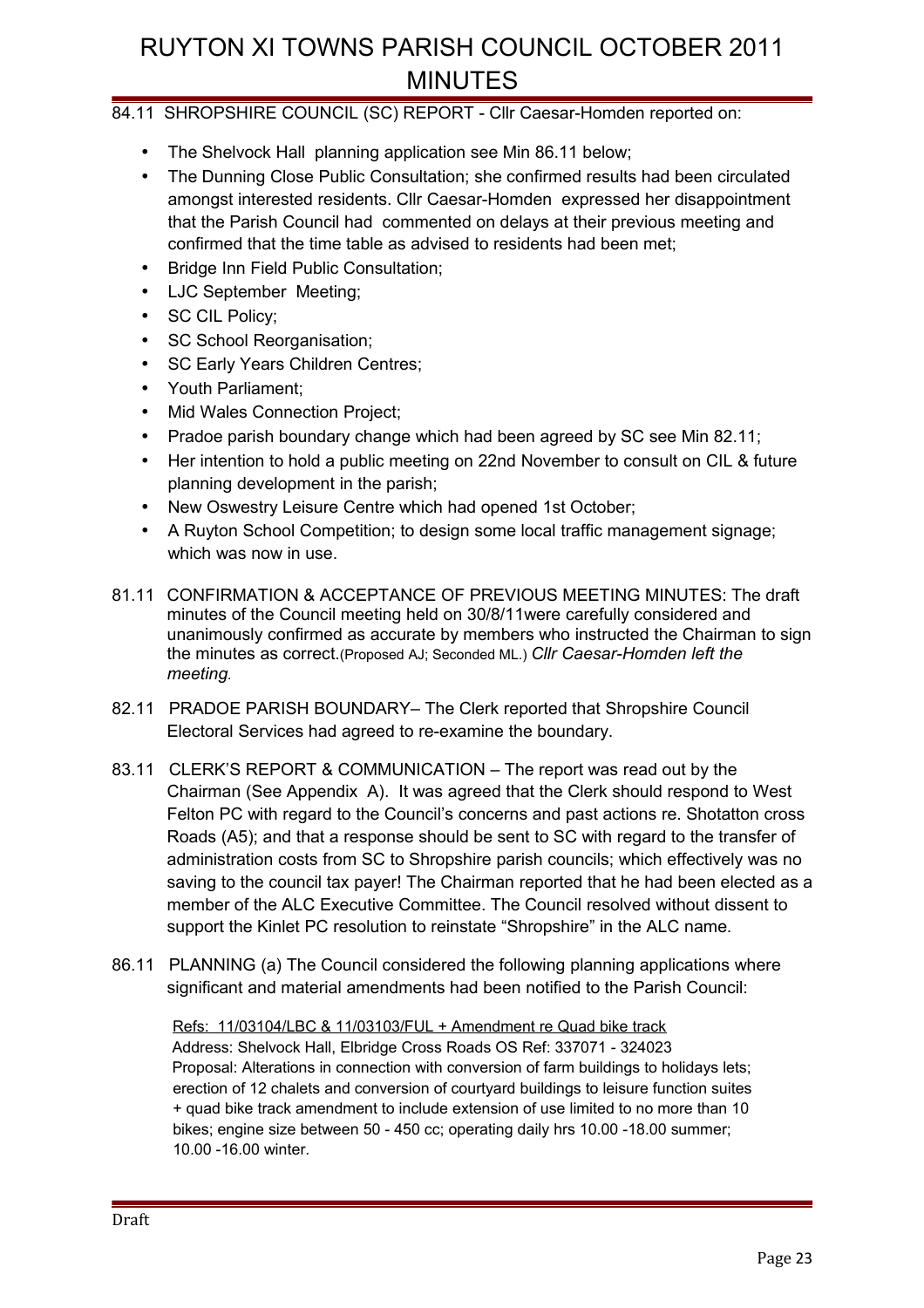*With Council agreement the Chairman lifted standing orders so that further representations could be made by residents. These were noted by the Council and the council meeting was then resumed.*

The Council resolved without dissent to confirm its comments made at the last council meeting concerning this application as these remained relevant. Having recognised the recent material change made to the application regarding the extension of use of ATV/Quad bikes for leisure/recreational purposes the Council unanimously resolved to add the following:

**The Council opposes this application on the grounds that any use of ATV/Quad Bikes, or any other motorised vehicles, for leisure or recreational purposes, in excess of existing constraints, will create intolerable and unacceptable nuisance to other residents in the area. The Council therefore emphasise that it objects to ANY increase in such use beyond existing planning constraints. It further emphasises that use of such vehicles within the existing constraints should in particular comply with all current noise, nuisance and footpath legislation.** (Proposed C.C; Seconded A.J: Unanimous)

Ref :11/03715/VAR Wind Turbine Site; Abbotsmoor Farm, Haughton, West Felton Variation of condition 3 to planning permission installation of annometer 11/00498/MAW erection of a small substation, formation of new access track and hard standing and associated infrastructure.

*With Council agreement the Chairman lifted standing orders so that further representations could be made by local residents. These were noted and the council meeting was then resumed.*

Having considered the application carefully and the comments made by the Council at the June'11 meeting to the original application the **Council resolved without dissent to make no comments; particularly as the application was outside the parish boundary.** ( Proposed CC; Seconded SG.) *Cllr Brown arrived.*

#### **Penton's Dairy Site Planning – Planning Ref: 10/04143/OUT + Amendments to S106**

*With Council agreement the Chairman lifted standing orders and stated as a member of the public why he opposed the application. He then left the room.*

The Vice Chair assumed the role as chairperson and summarised the applicants offer in S106 terms and the SC Planning Officer's summary of the Council's position.

**Following some discussion the Council resolved without dissent to oppose the new s106 terms which were considered to be entirely inadequate.** (Proposed RS; Seconded SG; Abstentions, Cllrs CB; JH; ML)

*Cllr Case returned to the room to resume his position as Chairman.*

(b) The Clerk reported the following SC planning decisions:

Ref: 11/03243/FUL Address: 7 Aldersley Way Ruyton XI towns Single storey extension to rear and side of garage and first floor extension to main house. **PERMISSION GRANTED**

Ref: 11/02328/FUL Water Treatment Works, Pound Lane, Ruyton Xi Towns, Shropshire Proposed: Proposed non material amendment attached to planning permission 08/15681/FUL to amend Condition 3. **SC Planning Enforcement looking in to the matter.**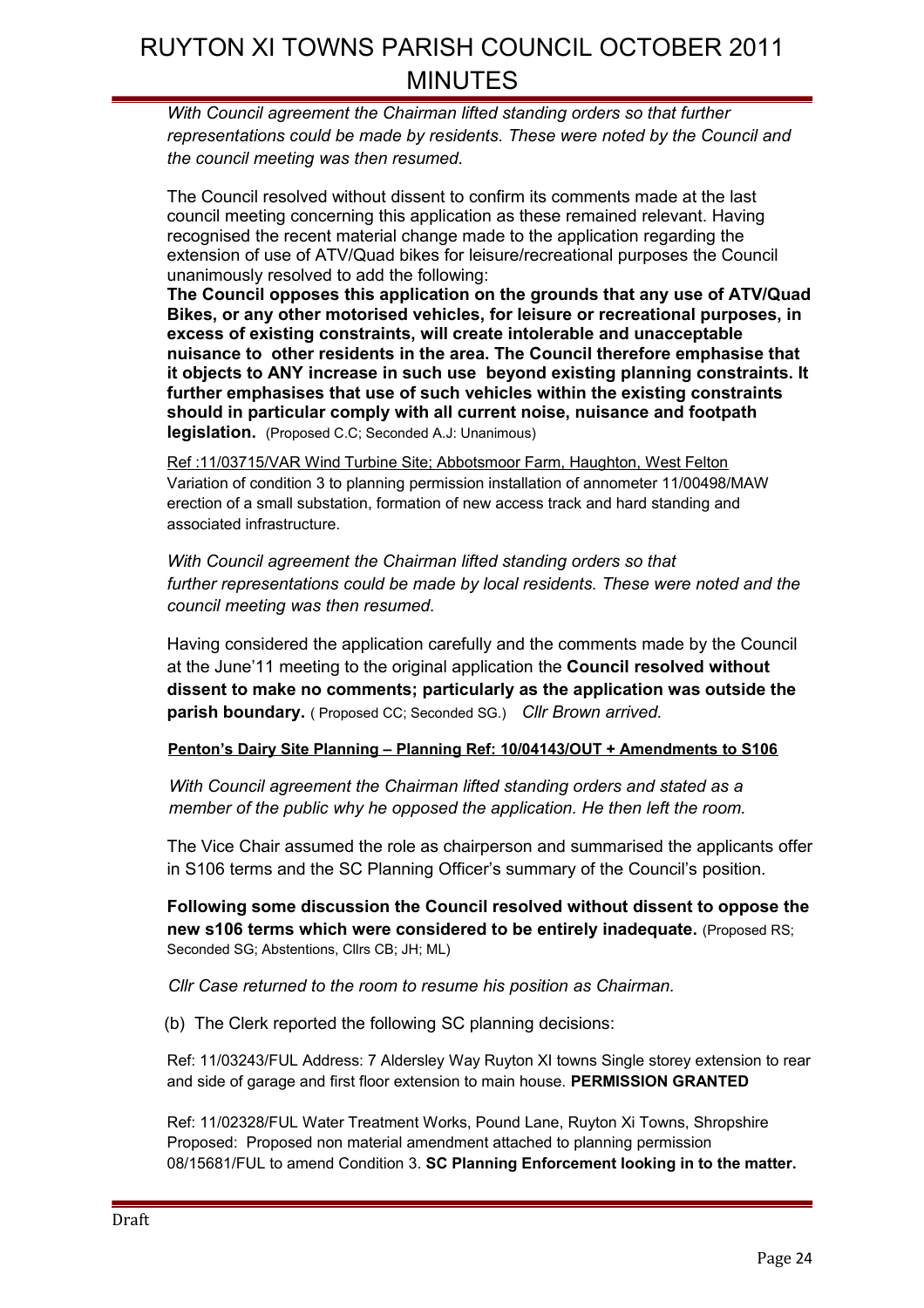### 85.11 OTHER LOCAL REPORTS:

(a) Dunning Close SC Consultation - See SC Report at Min 84.11. The Council agreed that the PC's representative was to be Cllr Slowley who would attend the next meeting on 5/10/11. The Chairman summarised the SC local consultation results. (b) Bridge Inn Field SC Consultation - See SC Report at Min 84.11.The Council agreed that the PC's representative was to be Cllr J Hamlett who would attend the next meeting 12/11/11. Cllr Slowley summarised the SC local consultation results. (c) LJC Report – Cllr Gittins summarised the cluster meeting held on 27th September. It was agreed that Cllr Brown would attend the next meeting on 26/10 as Cllr Gittins was unavailable.

(d) Police Report – Unavailable.

(e) Nesscliffe Advisory Group – Cllr Allison reported on the group and the bracken treatment which would not after all require funding assistance.

(f) New bus contractor - The Chairman reported on the new contractor's efficiency and the introduction of new buses.

87.11 PLACE PLAN (PP) UPDATE – Cllr Slowley reported that the Parish Plan Steering Committee, had via the Clerk brought to the attention of SC the need to make further amendments to the PP. **These were formally approved by the Council.** 

#### 88.11 FINANCE

a. The following payments as presented **were unanimously agreed and authorised by the Council;** Cllrs Lycett and Lewis were instructed to check the supporting invoices and sign the cheques:

| Chq<br>No | Supplier                      | Description                   | £       |
|-----------|-------------------------------|-------------------------------|---------|
| 275       | The Three Parishes Newsletter | Parish newsletter             | 87.00   |
| 277       | Post Office Limited           | NI & Tax per 2nd quarter      | 343.80  |
| 278       | D Peate                       | Repairs to seat & maintenance | 106.10  |
| 276       | Shropshire Council            | Costs of VASs for 12mths      | 2060.00 |

(Proposed JH; Seconded CC.)

- b. Following Cllr Lycett's report that the bank reconciliation had been checked and confirmed as being correct. Council approved the bank reconciliation. (Appendix B.)
- c. The Council considered the half year budget monitoring report; and authorised the overspend on S137 grants; and the revised budget.(Appendix C.)

#### 89.11 HIGHWAY MATTERS; ST LAMP REPAIRS & ST FURNITURE

- a. Seat outside Ruyton Primary School The Chairman reported that this had now been repaired.
- b. VASs & St Lights It was agreed that Cllr Allison would conduct a check of all lights and report any faults to the Clerk.
- c. Village Hall notice board The Clerk confirmed that the board was irreparable.
- d. Bus shelter repairs Report was deferred by agreement to the next meeting.
- e. Jubilee Beacon Project Chairman to continue to research the project.
- f. Wykey Notice Board By agreement deferred to the next meeting.